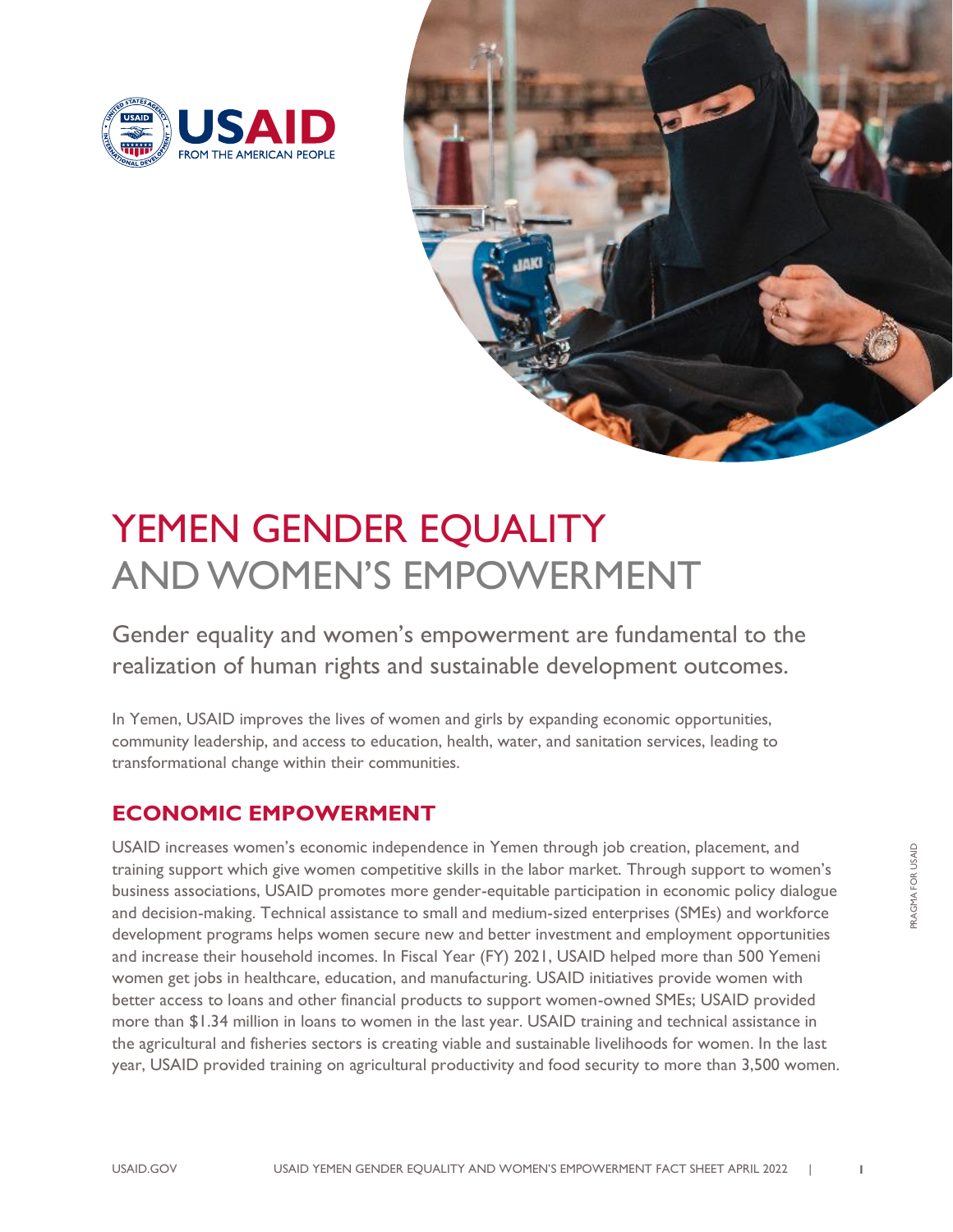## **COMMUNITY LEADERSHIP**

USAID prioritizes the inclusion of women in community engagement to ensure their voices contribute to resolving local grievances and strengthening social cohesion. To ensure women's viewpoints, concerns, and priorities are considered, USAID facilitates women-inclusive discussions with government, tribal, political, and religious leaders; incorporates gender advisers, female community organizers, and female project staff in leadership roles; organizes women-specific community outreach events; and integrates men in advocating for women's rights. Through small grants, USAID supported 15 initiatives int he last year to increase the participation of women and youth in community peacebuilding initiatives and civic engagement.

## **ACCESS TO SERVICES**

### **EDUCATION**

In Yemen, the odds are stacked against a girl's access to education–from high rates of child marriage among girls contributing to the gender gap in dropout rates<sup>1</sup>; prioritizing boys' education over girls'; plummeting girls' enrollment rate compared to that of the boys';<sup>2</sup> a lack of female teachers; shrinking space for girls' education in areas controlled by conservatives and extremists; girls' more-limited transportation options;<sup>3</sup> a lack of functioning toilets in schools; and increased risks of gender-based violence in schools. USAID's education programs help address these challenges by improving access to quality education for all. USAID supports families and communities to create safe learning spaces that prioritize the needs of women and girls; training parents and community members on child protection with a special focus on girls and gender inclusivity in both formal and non-formal education settings; and providing remedial/alternative learning programs, which increase enrollment and retention for girls. In FY 2021, USAID education assistance supported 94,493 female learners; established 38 girls groups and 44 student councils through election processes in 82 schools, providing opportunities for female leadership; and provided critical safe spaces to discuss issues such as forced early marriage and genderbased violence. USAID-funded remedial education classes reached 6,353 at-risk students, over half of whom are girls.

### **HEALTH**

Among the most-significant issues limiting women's access to health services is a lack of female healthcare professionals.<sup>4</sup> When female health workers are absent, women are less likely to seek services or travel long distances. High fertility levels and limited obstetric and reproductive health services contribute to maternal morbidity and mortality. USAID improves maternal and child health by improving reproductive, maternal, infant, and child health service delivery; engaging with communities to build confidence in the health system; and addressing underlying systemic issues that impede health service delivery. To increase access to and use of health services by women, USAID supports the health

<sup>&</sup>lt;sup>1</sup> 36% of girls have dropped out of school compared to 24% of boys. OCHA. 2019 Yemen Humanitarian Needs Overview, 2019.

 $^2$  The rate of girls aged 6 years enrolled in schools is only 40 percent, compared to 63 percent of boys, whereas the enrolment rate of girls in higher education is only 1.1% of the total number of girls in Yemen. GIZ. Promotion of Women's Participation in the Peace Process and Post-Conflict Agenda, August 2018.

 $3$  USAID studies have noted that boys can more-easily hitch a ride with strangers or hang off the back of a bus.

<sup>&</sup>lt;sup>4</sup> In 2018, according to the Ministry of Health, only 28 percent of health-care workers were female.